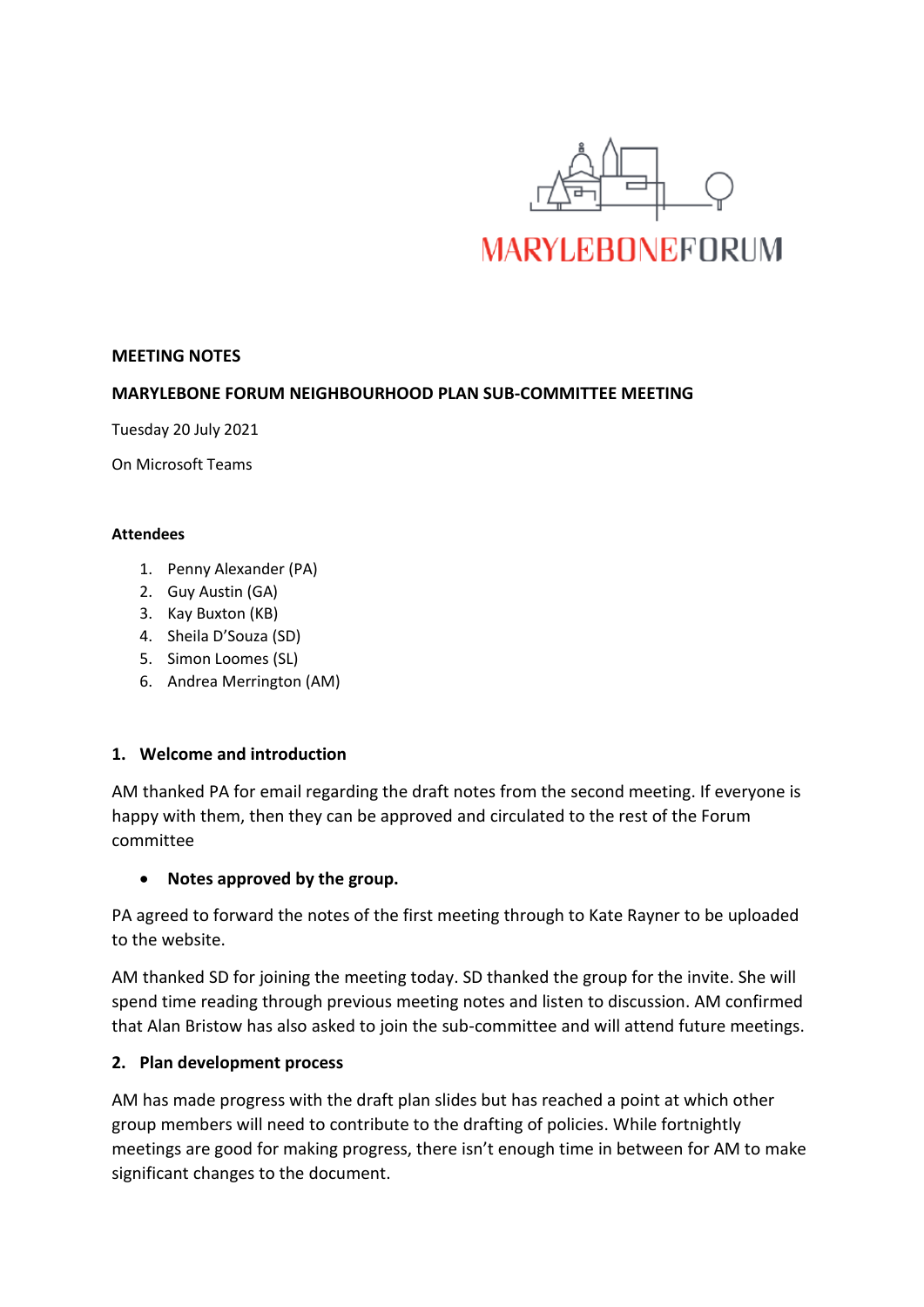PA suggested asking Kate Rayner to type up meeting notes to relieve pressure on AM. SL agreed for this to be done as part of other tasks that Portman Estate are funding. PA added that she is happy to assist with drafting policies where helpful.

KB reported that at a recent neighbourhood CIL meeting with WCC, it was highlighted that CIL funding can be used for policy writing. Could this be an option? Now is a good time in the funding cycle to submit an application and a planning consultant such as Gerald Eve could be brought on board to write up draft policies. The next CIL cabinet is on  $4^{\text{th}}$  October an application would therefore need to be submitted in September and, if successful, this would grant access to funding to be spent within two years. AM asked if the application would come from this sub-committee? KB thinks yes – this was discussed previously by the committee.

SL agreed with this plan and suggested that the timing allows for meetings beforehand to agree greater clarity on policies. How much funding would be required? KB responded that this has varied significantly in other places and suggests applying for £20-25k but will have a look at what others are doing. AM suggested that, given the low number of policies, the cost shouldn't be too high, although there is a likelihood that existing policies will need to be broken down into smaller policies/sub-policies, particularly within Sustainability.

• **The group agreed to submitting an application for CIL funding towards drafting policies in time for CIL cabinet on 4th October.**

SD asked about the process for consultation with the community. When is this likely to happen? To encourage the most responses from the public, the process and the wording will need to be as simple and straight forward as possible – need to avoid the complex planning terminology that is likely to be included in the final version of the plan. AM replied that there is strong agreement in the group on this too. There should be an initial consultation on the basic priorities and draft policies being included – like a statement of intent – that will hopefully confirm that the plan's content is relevant and accepted. The plan draft will then be properly formulated and the referendum take place further down the line.

# **3. Updates to draft policies**

AM ran through the draft plan powerpoint slides:

- A Table of Policies has been added at the beginning to give structure to the plan and has utilised similar text and terminology to that of the Mayfair neighbourhood plan that has recently been adopted.
- A Sustainable Vision for Marylebone is a new slide that sets the stage for sustainability and how important it is for the area – as discussed at the last meeting.
- Policy 1 Sustainability given the breadth of this topic, this will need to be separated out, for example air quality, waste, wellbeing etc. There will need to be a decision on whether to have these as policies in their own right or as sub-policies. PA suggested looking at Bioregional's sustainability framework, One Planet Living, to help divide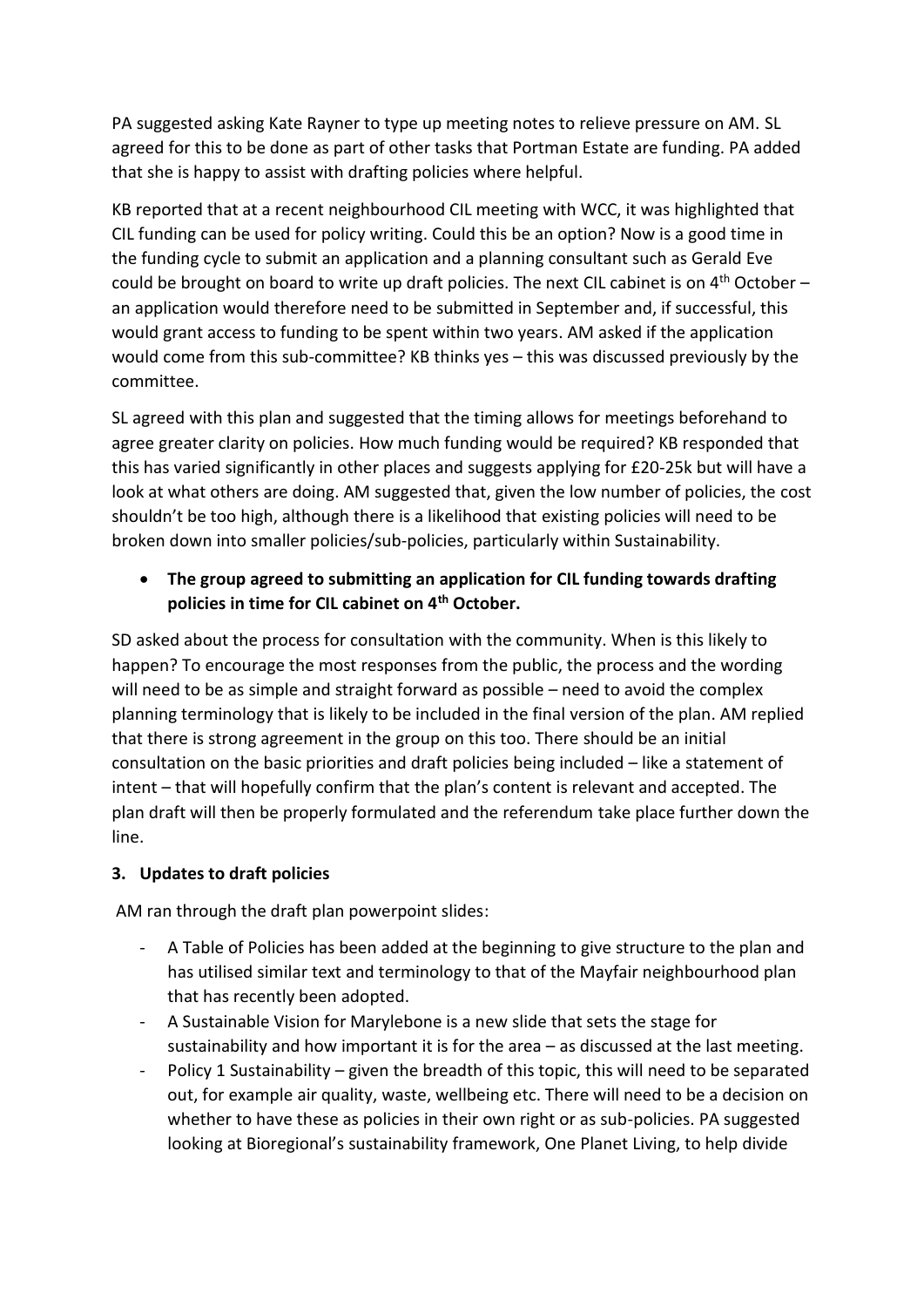the topics into logical policies. There is a session scheduled with Bioregional on 26<sup>th</sup> August which will be helpful for creating the right structure and identifying any gaps.

- KB highlighted that Cllr Matthew Green has recently expressed doubt around the need for Edgware Road to be included in the neighbourhood plan, stating that a Place Plan would be more relevant. AM suggested, in this case, maybe Edgware Road doesn't need to have its own policy within the plan – maybe a more general place plan policy would be better. SL asked if Place Plans have any weight. KB confirmed no, not in their own right – and they wouldn't provide access to more CIL funding as would be achieved via the adoption of a neighbourhood plan.
- AM highlighted that at a recent WPA senior advisory committee, the topic of retrofit developments was discussed. Soho neighbourhood plan is currently the only one that has included a policy on retrofitting. This would be useful to consider as part of the Celebrating Heritage section and create a positive connection to the topic of sustainability. SD agreed and commented that having recently participated in the environmental SPG consultation, she was impressed with Matthew Bennett's remarks on the topic of retrofitting, highlighting the issue of the carbon embedded in existing buildings and how this is released into the atmosphere during demolition. Redeveloping and refurbishing existing buildings is proven to have less negative impact on the environment. SL agreed that the reusing of buildings, moving away from demolition and rebuilding, is definitely the future for developments.

# **4. Next Steps**

AM commented that the October CIL Cabinet date is a useful point on the timeline and suggested that the community consultation take place after this for around 6-8 weeks. November would be good, particularly as HDWE's Christmas Fair would provide an opportunity to tie in an in-person consultation.

KB asked if there is value in asking a planning consultant to take a look at draft policies first before going out for consultation. The CIL money would be available as soon as the application is approved so this could work in terms of timings.

# • **The group agreed to this process and timeline.**

KB suggested she draft headlines for Edgware Road based on the planning policy content within the Insight Study (written by Gerald Eve and approved by the council). KB added that there needs to be some consideration of the Insight Study and other types of supporting evidence and documents being made available on the website. PA will mention to Kate.

PA asked what the process for consultation is – does it go straight to the community, without first going to the council? AM thinks that WCC should be involved earlier in the process just to make sure that they are happy with suggested policies. KB added that we need to be mindful of forthcoming elections. AM added that there is merit in targeting the ward councillors separately to the community consultation to engage them in the process and gather their feedback.